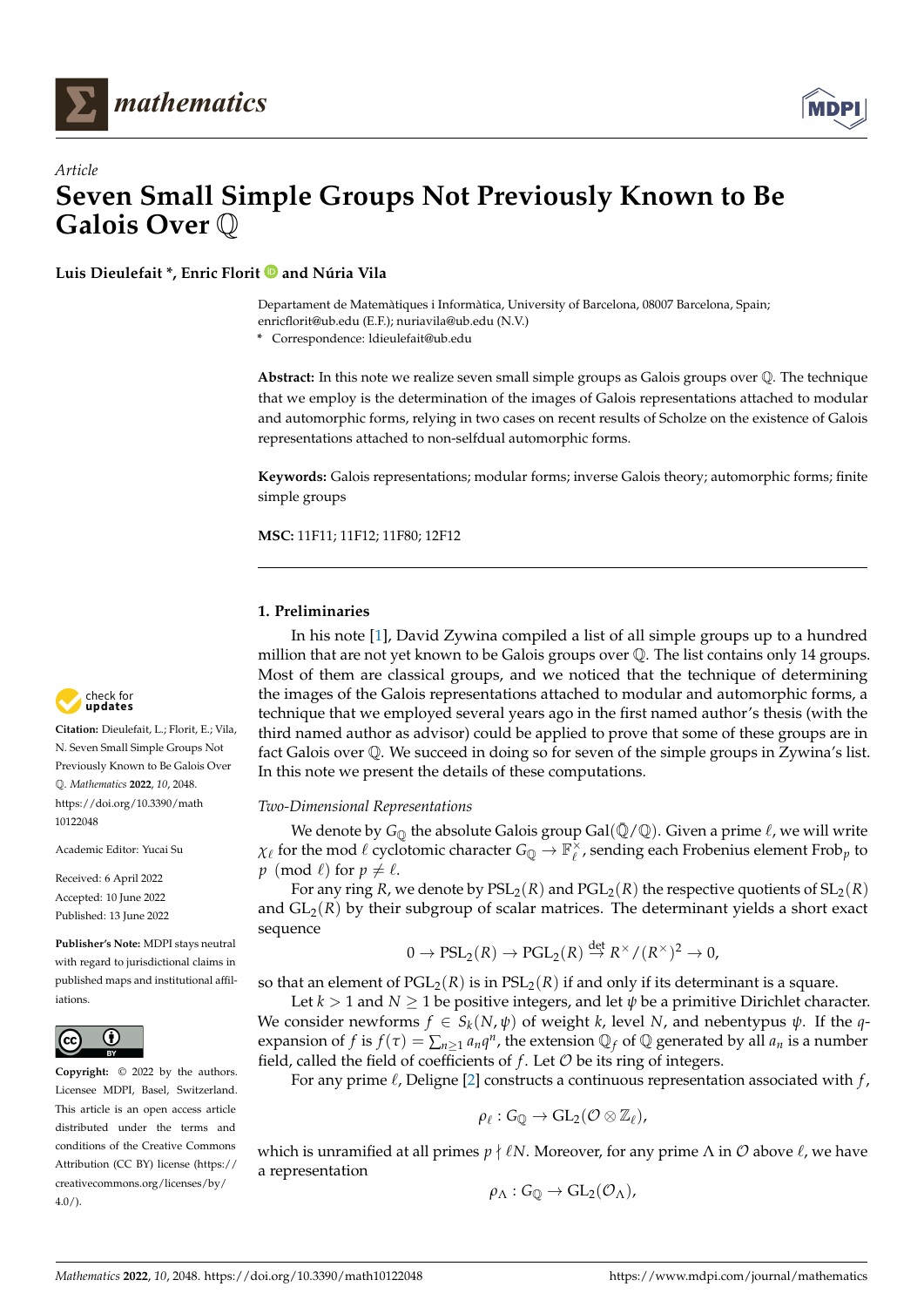where  $\mathcal{O}_{\Lambda}$  is the  $\Lambda$ -adic completion of  $\mathcal{O}$ , such that for all  $p \nmid \ell N$ ,

trace
$$
(\rho_{\Lambda}(\text{Frob}_p)) = a_p
$$
 and det $(\rho_{\Lambda}(\text{Frob}_p)) = \psi(p)\chi_{\ell}^{k-1}(p)$ .

We can compose  $ρ_Λ$  with the reduction modulo Λ to obtain a mod Λ representation  $\bar{\rho}_{\Lambda}: G_{\mathbb{Q}} \to GL_2(\mathcal{O}/\Lambda)$ . Furthermore, we may projectivize  $\bar{\rho}_{\Lambda}$  by quotienting out scalar matrices, yielding

$$
\mathbb{P}(\bar{\rho}_{\Lambda}): G_{\mathbb{Q}} \to PGL_2(\mathcal{O}/\Lambda).
$$

Our goal will be to determine the image of  $\mathbb{P}(\bar{\rho}_{\Lambda})$  for specific forms *f* and for certain primes Λ.

In our discussion, we shall need to look at the ramification of  $\bar{\rho}_{\Lambda}$  at  $\ell$ , that is, its restriction to an inertia group  $I_\ell \subset G_{\mathbb{Q}}$ , defined uniquely up to conjugacy. This is described by Theorem 2.5 in [\[3\]](#page-9-0).

<span id="page-1-3"></span>**Theorem 1.** *Fix a prime*  $\ell \geq k - 1$  *for which*  $\ell \nmid 2N$ . Let  $\Lambda$  *be a prime ideal of*  $\mathcal{O}$  *dividing*  $\ell$ *. Suppose*  $a_\ell \not\equiv 0 \pmod{\Lambda}$ *. After conjugating*  $\bar{\rho}_{\Lambda}$  *by a matrix in*  $GL_2(\mathcal{O}/\Lambda)$ *, we have* 

$$
\bar{\rho}_{\Lambda}|_{\mathcal{I}_{\ell}} = \begin{pmatrix} \chi_{\ell}^{k-1} & * \\ 0 & 1 \end{pmatrix}.
$$

### 2. Realization of Groups  $\text{PSL}_2(\mathbb{F}_q)$  with  $q = p^{2m+1}$

Let *k* > 1 be an odd positive integer, *ψ* a quadratic Dirichlet character, *N* a positive integer. We focus on newforms  $f \in S_k(N, \psi)$  without CM having any nontrivial inner twists besides *ψ*. Ribet [\[4\]](#page-9-1) proves that for every *p* not dividing the level *N*,

$$
a_p(f) = a_p(f)^c \psi(p),
$$

where  $c$  denotes complex conjugation. This implies that  $f \otimes \psi^{-1} = f^c.$  We denote by  $\mathbb{Q}_f$ the field of coefficients of *f*. We shall also consider the subfield  $F_f$  of  $\mathbb{Q}_f$  generated by  ${a_p^2/\psi(p)}_p$ .

We are going to use Theorem 3.1 from [\[5\]](#page-9-2). Let  $\rho_\ell : G_{\mathbb{Q}} \to GL_2(\mathcal{O}_\ell)$  be the  $\ell$ -adic representation associated with  $f$ , where  $\mathcal{O}_\ell=\mathcal{O}\otimes_\mathbb{Z}\mathbb{Z}_\ell$  and  $\mathcal O$  is the ring of integers of  $\mathbb{Q}_f$ . Let

$$
A_{\ell} = \{x \in \mathrm{GL}_2(R_{\ell}) \mid \det(x) = (\mathbb{Z}_{\ell}^{\times})^{(k-1)}\}
$$

where  $R_\ell = R \otimes \mathbb{Z}_\ell$  and  $R$  is the ring of integers of  $F_f$ . Considering  $\psi$  as a character of  $G_{\mathbb{Q}}$ , we can consider its kernel *H*, and *K* the corresponding fixed field, which is a quadratic extension of  $\mathbb Q$  in our case. If we set  $H_\ell = \rho_\ell(H)$ , Theorem 3.1 of Ribet [\[4\]](#page-9-1) is as follows:

<span id="page-1-0"></span>**Theorem 2.** For all  $\ell$ , we have the inclusion  $H_\ell \subseteq A_\ell$ , which is an equality for almost every prime `*.*

For each  $g \in G_{\mathbb{Q}}$ , there is some element  $\alpha(g) \in \mathbb{Q}_f^\times$ *f* such that  $α(g)^c = ψ(g)α(g)$ . We can choose the different  $\alpha(g)$  independently of  $\ell$  and only depending on the coset *gH*. The full image of the representation is then given by Theorem 4.1 in [\[5\]](#page-9-2).

<span id="page-1-1"></span>**Theorem 3.** *The image of*  $\rho_\ell$  *is contained in the subgroup of*  $\mathrm{GL}_2(\mathcal{O}_\ell)$  *generated by*  $A_\ell$  *and the finite set of matrices*

<span id="page-1-2"></span>
$$
\begin{pmatrix} \alpha(g) & 0 \\ 0 & \psi(g)/\alpha(g) \end{pmatrix}, \tag{1}
$$

*with*  $g \in G/H$ . Moreover, the inclusion is an equality for all but finitely many primes  $\ell$ .

Since  $\psi$  is quadratic and *H* has index 2, we can choose  $g = \text{Frob}_p$  for a prime *p* such that  $\psi(p) = -1$  and  $\alpha(\text{Frob}_p) = a_p \neq 0$ , so that  $\alpha(g)$  generates  $\mathbb{Q}_f$  and  $\alpha(g)^2$  is in  $F_f$ .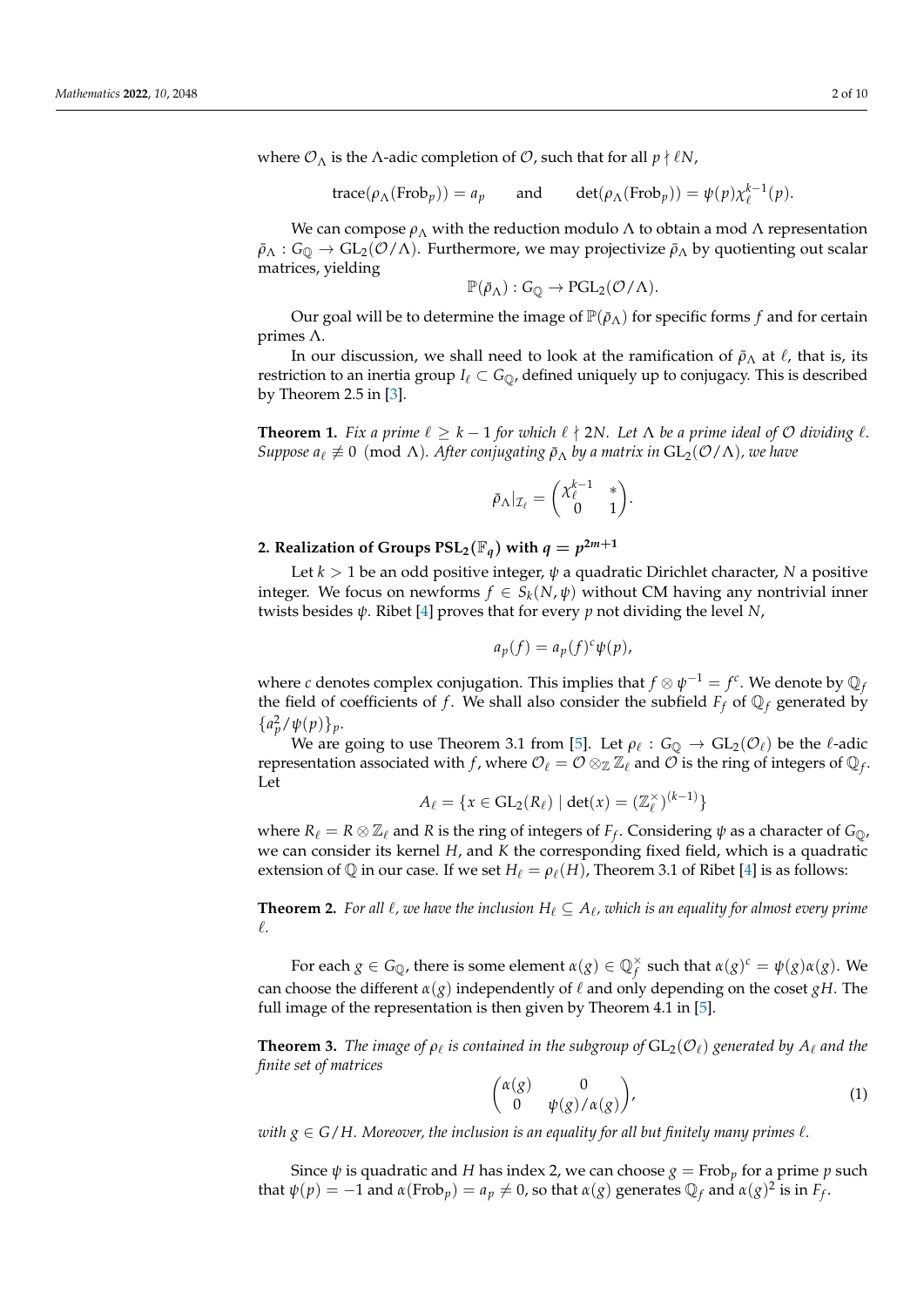Let  $\Lambda$  be a prime in  $\mathbb{Q}_f$  lying over  $\ell$ , and let  $r = [\mathcal{O}/\Lambda : \mathbb{F}_\ell]$  be its inertia degree. We also let  $\lambda = \Lambda \cap R$  and  $r' = [R/\lambda : \mathbb{F}_{\ell}]$ . We look at one of the induced representations associated with *ρ<sub>ℓ</sub>,* 

$$
\bar{\rho}_{\Lambda}:G_{\mathbb{Q}}\rightarrow GL_2(\mathbb{F}_{\ell^r}).
$$

Recall that we are assuming *f* has odd weight *k*. Considering that for any  $\Lambda \mid \ell$ , the determinant of  $\bar{\rho}_{\Lambda}|_H$  is  $\chi_{\ell}^{k-1}$  (a square in  $\mathbb{F}_{\ell}$ ), and that  $\bar{\rho}_{\Lambda}|_H$  is defined over  $\mathbb{F}_{\ell'}$  by Theorem [2,](#page-1-0) we conclude that

$$
\mathbb{P}(\bar{\rho}_{\Lambda}(H)) \subseteq \mathrm{PSL}_2(\mathbb{F}_{\ell^{r'}}).
$$

We now have to impose conditions so that we also have  $\mathbb{P}(\bar{\rho}_\Lambda(G_{\mathbb{Q}})) \subseteq \mathrm{PSL}_2(\mathbb{F}_{\ell^{r'}})$ . By Theorem [3,](#page-1-1) the image  $\mathbb{P}(\bar{\rho}_{\Lambda}(G_{\mathbb{Q}}))$  is generated by  $\mathbb{P}(\bar{\rho}_{\Lambda}(H))$  and the class of a single matrix of the form in [\(1\)](#page-1-2), which modulo scalars takes the form

$$
\begin{pmatrix} \alpha(g)^2 & 0 \\ 0 & \psi(g) \end{pmatrix} = \begin{pmatrix} \alpha(g)^2 & 0 \\ 0 & -1 \end{pmatrix} =: M_g.
$$

The matrix  $M_g$  is now in PGL<sub>2</sub>( $\mathbb{F}_{\ell^{r'}}$ ) by the choice of  $\alpha(g)$ . For it to be in  $PSL_2(\mathbb{F}_{\ell^{r'}})$ , we only need

$$
\det(M_g) = -\alpha(g)^2 \pmod{\lambda}
$$

to be a square in  $\mathbb{F}_{\ell^{r'}}$ . We assume from now on that  $r'$  is odd and  $\ell \neq 2$ .

<span id="page-2-0"></span>**Theorem 4.** If  $\ell$  and  $\lambda$  satisfy one of the following conditions:

*1.*  $\ell \equiv 1 \pmod{4}$  *and*  $\lambda$  *is split in*  $\mathbb{Q}_f / F_f$ ; *2.*  $\ell \equiv 3 \pmod{4}$  *and*  $\lambda$  *is inert in*  $\mathbb{Q}_f / F_f$ *, and*  $\overline{a_p} \notin \mathbb{F}_{\ell}$ *, where*  $p$  *is a prime with*  $\psi(p) = -1$ *; then we have*  $\mathbb{P}(\bar{\rho}_{\Lambda}(G_{\mathbb{Q}})) \subseteq \mathrm{PSL}_2(\mathbb{F}_{\ell^{r'}}).$ 

**Proof.** Case 1:  $\ell \equiv 1 \pmod{4}$ . In this case  $-1$  is a square in  $\mathbb{F}_{\ell^{r'}}$ , and we need  $a_p^2$  to be a square in  $\mathbb{F}_{\ell^{r'}}.$  That is, it is enough that  $\overline{a_p}$  is in  $\mathbb{F}_{\ell^{r'}}.$  We recall that  $a_p$  is a generator of  $\mathbb{Q}_f.$ and thus we see that  $\overline{a_p} \in \mathbb{F}_{\ell^{r'}}$  if  $\lambda$  is a split prime in  $\mathbb{Q}_f / F_f$ .

**Case 2:**  $\ell \equiv 3 \pmod{4}$ . In this case  $-1$  is not a square in  $\mathbb{F}_{\ell^{r'}}$ , and we need  $\overline{a_p} \notin \mathbb{F}_{\ell^{r'}}$ . This is satisfied as long as  $\lambda$  is an inert prime not dividing the conductor of the order of  $\mathcal O$ generated by  $a_p$ .  $\Box$ 

#### <span id="page-2-2"></span>*2.1. Discarding Possible Images*

We have already proven how to achieve  $\mathbb{P}(\bar{\rho}_{\Lambda}(G_{\mathbb{Q}})) \subseteq \mathrm{PSL}_2(\mathbb{F}_{\ell'}')$  in cases where  $r'$  is odd using modular forms of odd weight. However, the image might be smaller in some cases which we now list.

<span id="page-2-1"></span>**Lemma 1.** *From Dickson's work* [\[6\]](#page-9-3), the maximal subgroups of  $PSL_2(\mathbb{F}_q)$  with  $q = p^r \geq 5$  are:

- *Borel subgroups (i.e., conjugate to the subgroup of upper triangular matrices), corresponding to the case where*  $\bar{\rho}_{\Lambda}$  *is reducible;*
- *Dihedral subgroups;*
- *S*<sub>4</sub>*, when*  $q = p \equiv \pm 1 \pmod{8}$ ;
- *A*<sub>4</sub>*, when*  $q = p \equiv 3, 5, 13, 27, 37 \pmod{40}$ ;
- *A*<sub>5</sub>*, when*  $q \equiv 1 \pmod{10}$ ,  $\mathbb{F}_q = \mathbb{F}_p(\sqrt{5})$ *.*
- PSL<sub>2</sub>( $\mathbb{F}_{p^s}$ ) and PGL<sub>2</sub>( $\mathbb{F}_{p^s}$ ), with s | *r*.

The dihedral case corresponds to a subgroup which is the normalizer of a Cartan subgroup. Given a Cartan subgroup *C* and its normalizer *N*, we have that [*N* : *C*] = 2, and  $trace(g) = 0$  for all  $g \in N \setminus C$ .

To show the image of some representation  $\mathbb{P}(\bar{\rho}_{\Lambda})$  is equal to  $PSL_2(\mathbb{F}_{p'})$ , we discard that the image is contained in one of the maximal subgroups as follows.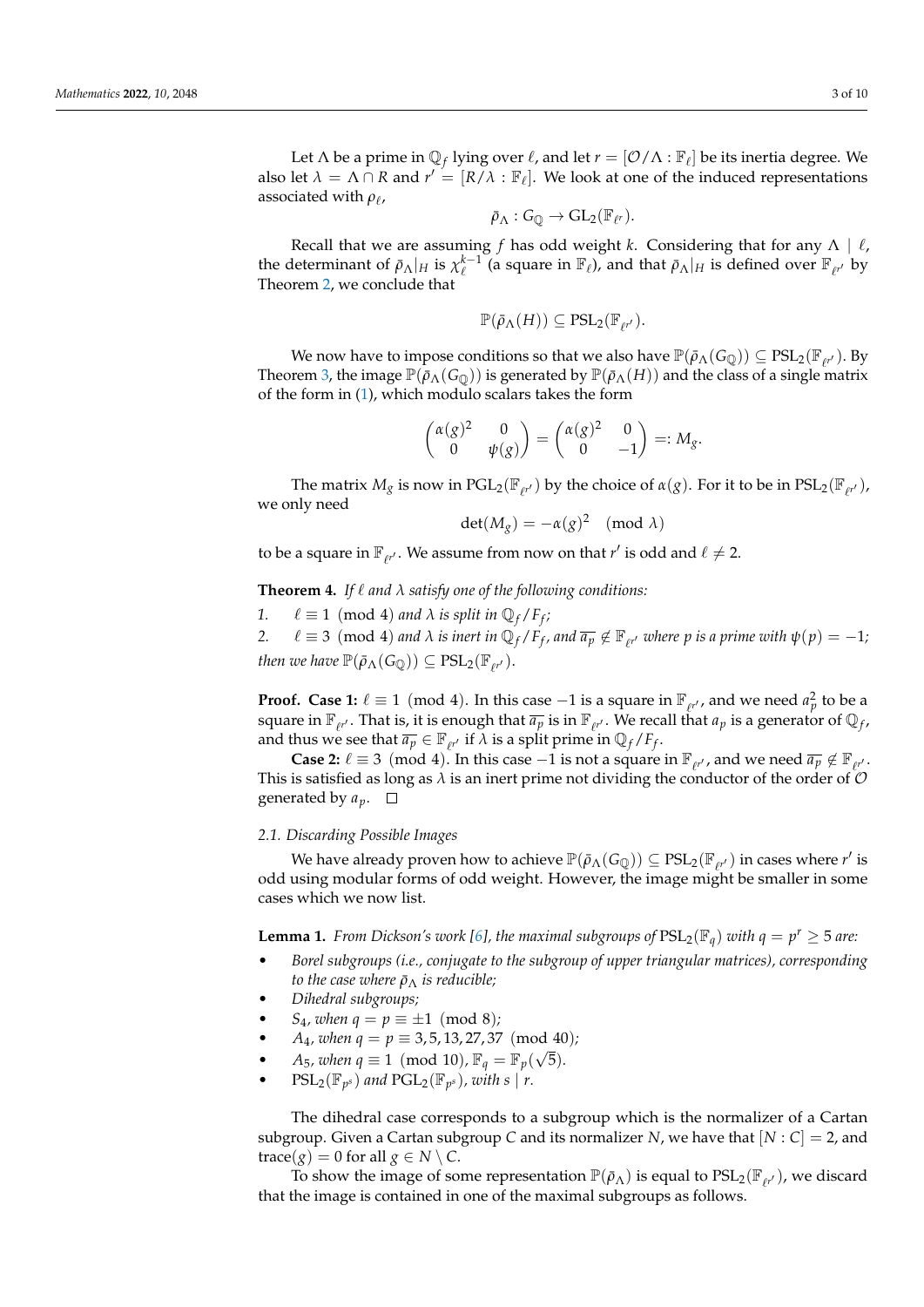1. For the reducible case, we will usually be able to choose  $k = \ell$ , so that  $\ell \geq k - 1$ . This means  $\chi_{\ell}^{k-1}$  is the trivial character, and all our residual representations have diagonal entries equal to one when restricted to inertia by Theorem [1,](#page-1-3) as long as *a*<sub> $\ell \neq 0$  (mod Λ). Hence the characters  $\psi_1$ ,  $\psi_2$  in the diagonal of  $\bar{\rho}_{\Lambda}$  are unramified</sub> outside *N*. Whenever *N* is prime, and because the prime-to- $\ell$  part of the conductor of  $\bar{p}_{\Lambda}$  divides *N*, one of these characters must be trivial and the other one has to be the nebentypus. Therefore, we have proved the following:

<span id="page-3-0"></span>**Lemma 2.** *Let f be a newform of prime level N, weight k, quadratic nebentypus ψ which is the single inner twist, and a prime*  $\ell$  *for which Theorem*  $4$  *says*  $\bar{p}_{\Lambda}(G) \subseteq \text{PSL}_2(\mathbb{F}_{\lambda})$ *. If*  $\ell = k$ *and*  $\ell \nmid 2N$ , then  $\bar{\rho}_{\Lambda}^{ss} \sim 1 \oplus \psi$ .

This yields a contradiction once we find a prime *p* with  $\psi(p) = -1$  and  $a_p \neq 0$ (mod Λ). Alternatively, this gives a representation whose trace is defined over  $\mathbb{F}_\ell$ , while we may have examples of traces not in  $\mathbb{F}_\ell$  as long as  $\overline{a_p} \notin \mathbb{F}_\ell$ .

2. After proving non-reducibility, we continue with the dihedral case (i.e., normalizer of Cartan). We can assume that the image is not inside a Cartan subgroup *C* because we have already dealt with the reducible case. To discard the image being in its normalizer *N*, one takes the nontrivial character

$$
G_{\mathbb{Q}} \to N \to N/C \cong \{\pm 1\},\
$$

which is unramified outside  $\ell N$  because so is  $\bar{ρ}_Λ$ . Taking a Dirichlet character *ε* to concord with this character on Frobenius, there are finitely many primitive possible Dirichlet characters, with conductors dividing  $\ell N$ . It is a matter of finding some *p* with  $\varepsilon(p) = -1$  and  $a_p \not\equiv 0 \pmod{\ell}$ . If  $\varepsilon(p) = -1$ ,  $g = \bar{\rho}_{\ell}(\text{Frob}_p)$  is in  $N \setminus C$ , but for such matrices trace( $g$ ) = 0, which does not happen.

3. The groups  $PSL_2(\mathbb{F}_{p^s})$ ,  $PGL_2(\mathbb{F}_{p^s})$ ,  $A_4$ ,  $A_5$  and  $S_4$  are discarded by finding some element of large order. We can actually avoid considering the last three when *R*/*λ* is a nontrivial odd extension of  $\mathbb{F}_{\ell}$  because of Dickson's congruences.

With these steps, we are able to show the following.

**Theorem 5.** *The groups*  $PSL_2(\mathbb{F}_{5^3})$ ,  $PSL_2(\mathbb{F}_{3^3})$ ,  $PSL_2(\mathbb{F}_{7^3})$  and  $PSL_2(\mathbb{F}_{3^5})$  are Galois groups *over* Q*.*

**Remark 1.** At the same period of time that this project was completed, the groups  $PSL_2(\mathbb{F}_{3^3})$  and PSL2(F<sup>7</sup> <sup>3</sup> ) *have been independently realized as Galois groups over* Q *by similar methods by D. Zywina, cf. [\[7\]](#page-9-4).*

2.2.  $PSL_2(\mathbb{F}_{5^3})$ 

We consider a newform *f* in the orbit denoted as Newform orbit 31.5.b.b in [\[8\]](#page-9-5), of level *N* = 31, weight *k* = 5, and nebentypus  $\psi$  the quadratic character associated to the field  $\mathbb{Q}(\sqrt{-31})$ . The coefficient field  $\mathbb{Q}_f$  is the degree-6 field with defining polynomial *x* <sup>6</sup> + 398*x* <sup>4</sup> + 49236*x* <sup>2</sup> + 1934136. Let *ν* be a root of this polynomial.

Since the level is prime, we see that *f* has no CM, as  $\psi(3) = \left(\frac{-31}{3}\right) = -1$  and  $a_3 = v \neq 0$ . The element  $a_3^2 = v^2$  generates the field  $F_f$ , which is a cubic extension of  $\mathbb Q$ . In particular, this implies that  $\psi$  is the only inner twist of  $f$ .

Let  $\ell = 5$ . It is inert in  $F_f$ , so that  $\ell R = \lambda = (5)$ . In turn,  $\lambda$  splits in  $\mathbb{Q}_f$  as the product of two prime ideals, we fix  $\Lambda$  one of them. We have  $\mathcal{O}/\Lambda = \mathbb{F}_{5^3}$  and  $R/\lambda = \mathbb{F}_{5^3}$ , so that  $r = r' = 3$ . Since  $\ell \equiv 1 \pmod{4}$  $\ell \equiv 1 \pmod{4}$  $\ell \equiv 1 \pmod{4}$  and  $\lambda$  splits completely in  $\mathbb{Q}_f$ , Theorem 4 implies that

$$
\mathbb{P}(\bar{\rho}_{\Lambda}(G_{\mathbb{Q}}))\subseteq PSL_2(\mathbb{F}_{5^3}).
$$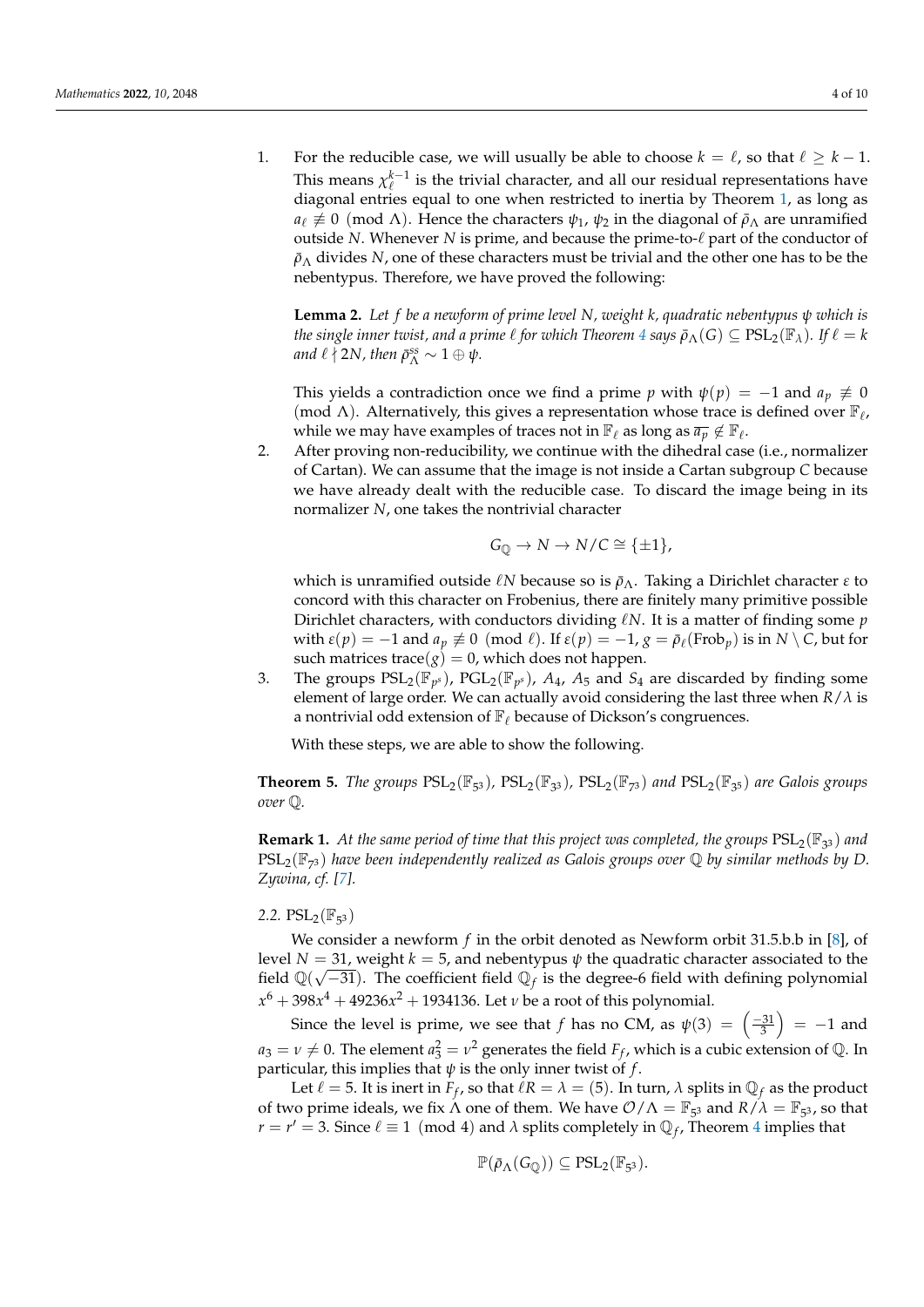We now start discarding possible small images. Assume first that  $\bar{\rho}_{\Lambda}$  is reducible. We have  $\ell = k \geq k - 1$  and  $\ell \neq N$ . Since  $a_5 \not\equiv 0 \pmod{\Lambda}$ , we may apply Lemma [2](#page-3-0) to show that  $\bar{\rho}_{\Lambda}^{ss} \sim 1 \oplus \psi$ . However, this means the trace of  $\bar{\rho}_{\Lambda}$  would be zero for primes *p* such that  $\psi(p) = -1$ , and we have  $a_3 \not\equiv 0 \pmod{\Lambda}$ . Hence,  $\bar{p}_\Lambda$  is irreducible.

To show the image is not contained in the normalizer of a Cartan subgroup, we only need to consider the quadratic primitive Dirichlet characters of conductor dividing  $5 \cdot 31$ , which are those associated to the quadratic fields

$$
\mathbb{Q}(\sqrt{5}), \mathbb{Q}(\sqrt{-31})
$$
 and  $\mathbb{Q}(\sqrt{-155}).$ 

The first two have value −1 at 3, while  $a_3 \not\equiv 0 \pmod{\Lambda}$ . The third character gives −1 at 2, and we also have  $a_2 \neq 0 \pmod{\Lambda}$ . These facts are incompatible with  $\mathbb{P}(\bar{\rho}_{\Lambda}(G_{\mathbb{Q}}))$ being in the normalizer of a Cartan subgroup.

The other maximal subgroup of  $PSL_2(\mathbb{F}_{5^3})$ , according to the congruences in Lemma [1](#page-2-1) and point (3) in the discussion following Lemma [2,](#page-3-0) is  $PGL_2(\mathbb{F}_5)$ . Let Frob<sub>3</sub> be a Frobenius element for 3 in  $G_{\mathbb{Q}}$ . Modulo conjugation, we have

$$
\bar{\rho}_{\Lambda}(\text{Frob}_3) = \begin{pmatrix} 1 & 1 \\ \overline{a_3} & \overline{a_3} - 1 \end{pmatrix}.
$$

This matrix has order 124 in  $GL_2(\mathbb{F}_{5^3})$ , and actually  $\bar{\rho}_5(\text{Frob}_3)^{31} = 2$  Id, so the element has order 31 in  $PSL_2(\mathbb{F}_{5^3})$ . Hence  $\mathbb{P}(\bar{\rho}_5(\tilde{G}_\mathbb{Q}))$  cannot be inside  $PGL_2(\mathbb{F}_5)$ . We conclude that the projective image is the whole  $PSL_2(\mathbb{F}_{5^3})$ , which is a Galois group over  $\mathbb{Q}$ .

2.3.  $PSL_2(\mathbb{F}_{3^3})$ 

We consider a newform *f* in the orbit denoted as Newform orbit 43.5.b.b in [\[8\]](#page-9-5) of level  $N = 43$ , weight  $k = 5$ , and nebentypus  $\psi$  the quadratic character associated to the field  $\mathbb{Q}(\sqrt{-43})$ . The field  $\mathbb{Q}_f$  is defined by the polynomial  $x^{12} + 142x^{10} + 7173x^8 +$ 157368*x* <sup>6</sup> + 1510016*x* <sup>4</sup> + 5098688*x* <sup>2</sup> + 90352, it has degree 12 over Q. We let *ν* be a root of this polynomial. The *q*-expansion of *f* begins with

$$
q + \nu q^2 + O(q^3).
$$

We have  $\psi(2) = -1$  and  $a_2 \neq 0$ , therefore, *f* has no CM. The coefficient  $a_2^2 = v^2$ generates a field  $F_f$  with  $[F_f : \mathbb{Q}] = 6$ , which confirms that  $\psi$  is the only inner twist of  $f$ .

We let  $\ell = 3$ . It splits as the product of two primes  $\lambda$  and  $\lambda'$  in  $F_f$ . Furthermore,  $\lambda$ remains inert in  $\mathbb{Q}_f$ , we write  $\Lambda = \lambda \mathcal{O}$ . We check that  $\mathcal{O}/\Lambda = \mathbb{F}_{3^6}$  and  $R/\lambda = \mathbb{F}_{3^3}$ ,  $r = 6$ , *r'* = 3. Because  $\ell \equiv 3 \pmod{4}$  $\ell \equiv 3 \pmod{4}$  $\ell \equiv 3 \pmod{4}$ , and  $a_2 \pmod{\Lambda} \notin \mathbb{F}_{3^3}$ , Theorem 4 implies that

$$
\mathbb{P}(\bar{\rho}_{\Lambda}(G_{\mathbb{Q}})) \subseteq PSL_2(\mathbb{F}_{3^3}).
$$

Let us discard possible small images. If  $\bar{p}_{\Lambda}$  is reducible, and because its determinant is  $\det(\bar{\rho}_{\Lambda}) = \chi_3^4 \psi = \psi$ , it has to be conjugate to

$$
\begin{pmatrix} \chi_3^a \varepsilon_1 & * \\ 0 & \chi_3^a \varepsilon_2 \end{pmatrix},
$$

where  $a = 0$  or 1, and  $\varepsilon_1$ ,  $\varepsilon_2$  are characters ramified at most at  $N = 43$ . If both  $\varepsilon_1$  and  $\varepsilon_2$  were ramified at *N*, which is prime, then  $43<sup>2</sup>$  would divide the conductor of  $\bar{p}_{\Lambda}$ , which is not the case. Hence, one of them (say *ε*1) must be unramified at *N* and trivial, and the other one must be ramified at *N* and quadratic, that is,  $\varepsilon_2 = \psi$ . Hence we find that  $\bar{\rho}_{\Lambda}^{ss} \sim \chi_3^a \oplus \chi_3^a \psi$ and the trace of  $\bar{\rho}_{\Lambda}$  is defined over  $\mathbb{F}_3$ . However,  $\bar{a_2}$  = trace( $\bar{\rho}_{\Lambda}$ (Frob<sub>2</sub>)  $\notin \mathbb{F}_3$ , so  $\bar{\rho}_{\Lambda}$  has to be irreducible.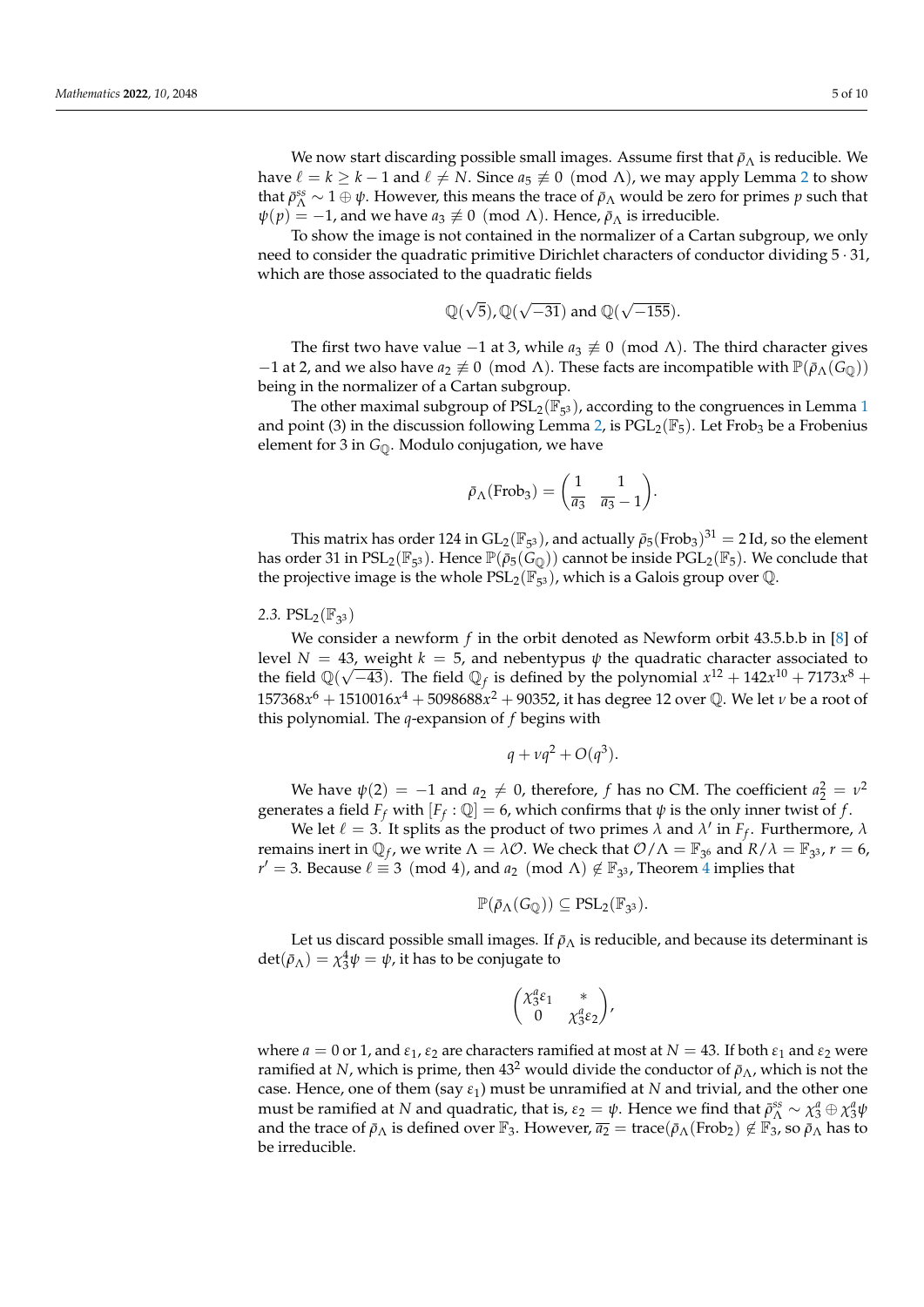Now we look at the case when the image is inside the normalizer of a Cartan subgroup. We need to consider the quadratic primitive Dirichlet characters *ε* with conductor dividing 3 · 43, which are the ones associated to the fields

$$
\mathbb{Q}(\sqrt{-3}), \mathbb{Q}(\sqrt{-43})
$$
 and  $\mathbb{Q}(\sqrt{129}).$ 

In the first two cases  $\varepsilon(2) = -1$ , but  $a_2 \neq 0 \pmod{\Lambda}$ . In the third case, we have  $\varepsilon(7)=\left(\frac{129}{7}\right)=-1$ , and it is easy to check that  $a_7\not\equiv 0\pmod\Lambda$ . Hence, the image is not contained in a normalizer of Cartan subgroup.

By the congruences of Lemma [1](#page-2-1) and the subsequent discussion, we still need to discard the image of  $\mathbb{P}(\bar{\rho}_{\Lambda})$  being contained in  $PSL_2(\mathbb{F}_3)$  and  $PGL_2(\mathbb{F}_3)$ . To that effect, we consider the image of  $Frob_2$ , which up to conjugation is

$$
\bar{\rho}_{\Lambda}(\text{Frob}_2) = \begin{pmatrix} 1 & 1 \\ \overline{a_2} & \overline{a_2} - 1 \end{pmatrix}.
$$

This matrix has order 13 in  $PSL_2(\mathbb{F}_{3^3})$ , so the image cannot be in such smaller subgroups. Therefore,  $\mathbb{P}(\bar{\rho}_{\Lambda}(G_{\mathbb{Q}})) = \text{PSL}_2(\mathbb{F}_{3^3})$ .

## 2.4.  $PSL_2(\mathbb{F}_{7^3})$

Let *f* be a newform in the orbit denoted as Newform orbit 31.7.b.c in [\[8\]](#page-9-5), of level  $N = 31$ , weight  $k=7$ , and nebentypus  $\psi$  the quadratic character associated to the field  $\mathbb{Q}(\sqrt{-31})$ . The degree-12 field of coefficients  $\mathbb{Q}_f$  is given by the polynomial  $x^{12} + 7208x^{10} + 19859688x^8 +$ 26566749360*x* <sup>6</sup> + 17884354852944*x* <sup>4</sup> + 5570285336959680*x* <sup>2</sup> + 590986232936064000. As usual we let  $\nu$  be a root of this polynomial.

The form *f* does not have CM, since  $\psi(3) = \left(\frac{-31}{3}\right) = -1$  and  $a_3 = -\nu \neq 0$ . The field *F*<sub>*f*</sub> is generated over  $\mathbb{Q}$  by  $a_3^2 = v^2$  and  $[F_f : \mathbb{Q}] = 6$ , so that  $\psi$  is the unique inner twist of *f*.

The rational prime  $\ell = 7$  splits in  $F_f$  as the product of three primes  $\lambda_1$ ,  $\lambda_2$  and  $\lambda_3$ , with inertia degrees 1, 2 and 3, respectively. The prime  $\lambda_3$  is inert in  $\mathbb{Q}_f$ , so that  $\Lambda = \lambda_3 \mathcal{O}$ satisfies  $\mathcal{O}/\Lambda = \mathbb{F}_{7^6}$  and  $R/\lambda_3 = \mathbb{F}_{7^3}$ . We have  $a_3$  (mod  $\Lambda$ )  $\not\in \mathbb{F}_{7^3}$ , in fact,  $\overline{a_3}$  generates  $\mathbb{F}_{7^6}$ . Since  $7 \equiv 3 \pmod{4}$  $7 \equiv 3 \pmod{4}$  $7 \equiv 3 \pmod{4}$ , Theorem 4 gives the inclusion  $\mathbb{P}(\bar{\rho}_{\Lambda}(G_{\mathbb{Q}})) \subseteq \text{PSL}_2(\mathbb{F}_{7^3})$ .

In this example, we have again  $\ell = k \geq k - 1$  and  $\ell \neq N$ . Since  $a_7 \not\equiv 0 \pmod{\Lambda}$ , if the representation were irreducible, by Lemma [2](#page-3-0) we would have  $\bar{\rho}_{\Lambda}^{ss} \sim 1 \oplus \psi$ , but this cannot happen since  $\psi(3) = -1$  and  $a_3 \not\equiv 0 \pmod{\Lambda}$ , so  $\bar{\rho}_{\Lambda}$  is irreducible. To rule out the normalizer of Cartan case, we look at the primitive Dirichlet characters *ε* with conductor dividing  $7 \cdot 31$ , namely the ones corresponding to the fields

$$
\mathbb{Q}(\sqrt{-7}), \mathbb{Q}(\sqrt{-31}) \text{ and } \mathbb{Q}(\sqrt{217}).
$$

We need to find some prime *p* with  $\varepsilon(p) = -1$  and  $a_p \neq 0 \pmod{\Lambda}$ . For the first two characters this is satisfied by  $p = 3$ , while for the third we may look at  $p = 5$ . Hence  $\mathbb{P}(\bar{\rho}_{\Lambda}(G_{\mathbb{O}}))$  is not contained in a normalizer of a Cartan subgroup.

By Lemma [1,](#page-2-1) it remains to check that the projective image is not contained in  $PGL_2(\mathbb{F}_7)$ or  $PSL_2(\mathbb{F}_7)$ . To that effect, we note that  $\bar{\rho}_{\Lambda}(\overline{Frob}_3)$  is conjugate in  $GL_2(\mathbb{F}_{\ell^6})$  to the matrix

$$
\left(\begin{matrix}1 & 1\\ \overline{a_3} & \overline{a_3}-1\end{matrix}\right).
$$

This matrix has order  $2^4\cdot 43$  in  $\mathrm{GL}_2(\mathbb{F}_{\ell^6})$ , and even in  $\mathrm{PGL}_2(\mathbb{F}_{\ell^6})$ . Therefore,  $\mathbb{P}(\bar{\rho}_\Lambda(G_\mathbb{Q}))$ is not contained in such a smaller subgroup, and the image is all of  $\text{PSL}_2(\mathbb{F}_{7^3})$ .

2.5.  $PSL_2(\mathbb{F}_{3^5})$ 

Let us consider a newform *f* of level  $N = 67$ , weight  $k = 3$ , and quadratic nebentypus  $\psi$  associated with the field  $\mathbb{Q}(\sqrt{-67})$ , in the orbit denoted as Newform orbit 67.3.b.b in [\[8\]](#page-9-5).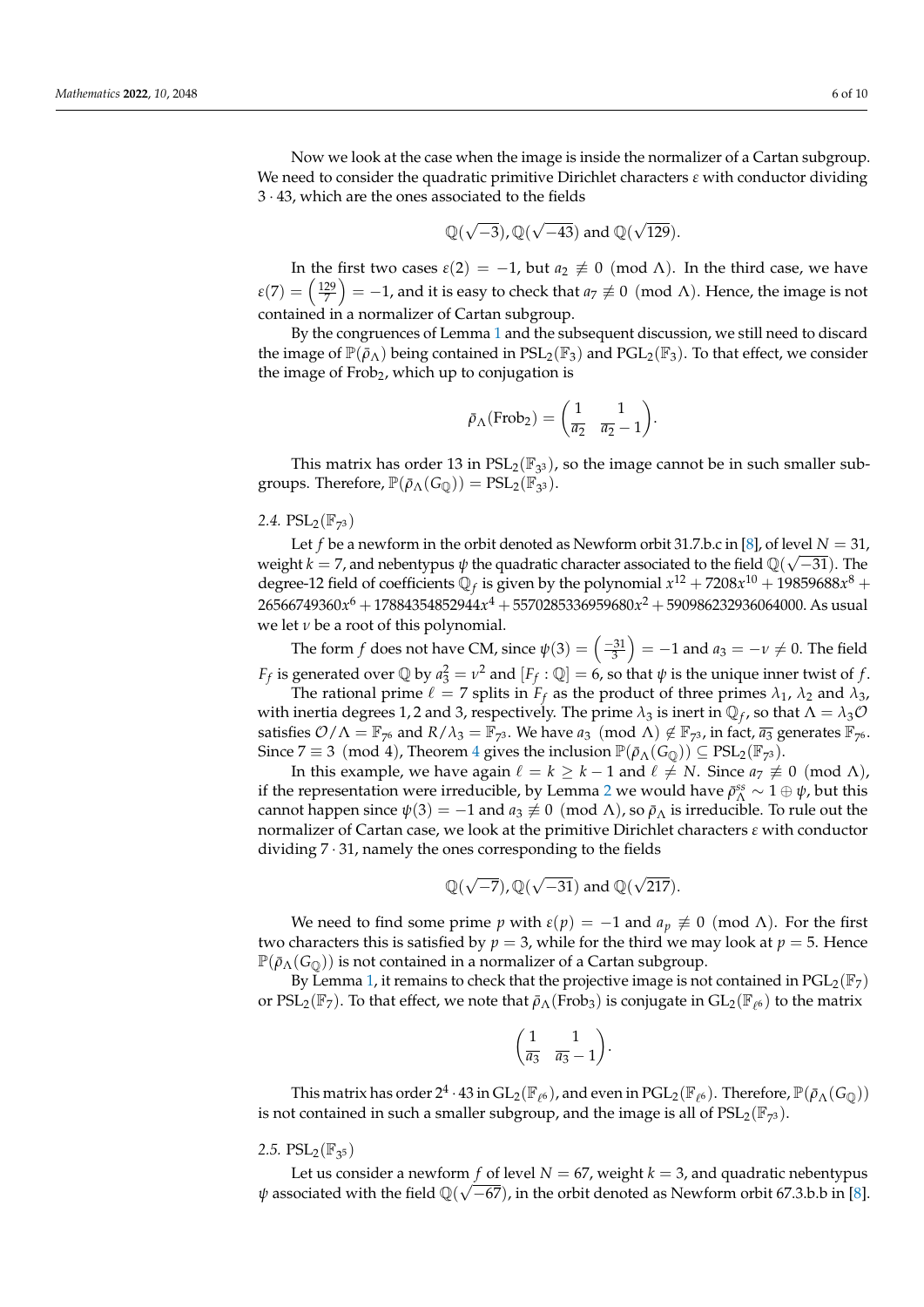Its coefficient field  $\mathbb{Q}_f$  is given by the degree-10 polynomial  $x^{10} + 32x^8 + 357x^6 + 1725x^4 +$ 3366*x* <sup>2</sup> + 1519, let *<sup>ν</sup>* be one of its roots in Q*<sup>f</sup>* . The *q*-expansion of *f* begins with

$$
q + \nu q^2 + O(q^3).
$$

We see *f* has neither CM nor inner twists besides *ψ*, since the field *F<sup>f</sup>* is generated over  $\mathbb Q$  by  $v^2$ ,  $\mathbb Q_f$  has degree 2 over  $F_f$ , and  $\psi(2) = -1$ , while  $a_2 \neq 0$ . The prime  $\ell = 3$  is inert in *F<sub>f</sub>*, while  $\lambda = \ell R$  is inert in  $\mathbb{Q}_f$ . Setting  $\Lambda = \lambda \mathcal{O}$ , this means  $\mathcal{O}/\Lambda = \mathbb{F}_{3^{10}}$  and  $R/\lambda = \mathbb{F}_{3^5}$ . We have  $a_2 \pmod{\Lambda} \not\in \mathbb{F}_{3^5}$ , hence Theorem [4](#page-2-0) says that  $\mathbb{P}(\bar{\rho}_{\Lambda}({G_{\mathbb{Q}}})) \subseteq \mathrm{PSL}_2(\mathbb{F}_{3^5})$ .

We have  $\ell = k \geq k - 1$  and  $\ell \neq N$ . Furthermore,  $a_3 \not\equiv 0 \pmod{\Lambda}$ , so we can apply Theorem [1](#page-1-3) and Lemma [2](#page-3-0) to show  $\bar{p}_{\Lambda}$  is irreducible. Indeed, if  $\bar{p}_{\Lambda}$  were reducible, we would have as usual  $\bar{p}_{\Lambda}^{ss} \sim 1 \oplus \psi$ , but  $\psi(2) = -1$  and  $a_2 \not\equiv 0 \pmod{\Lambda}$ .

Next, we look at the possibility of  $\mathbb{P}(\bar{\rho}_{\Lambda}(G_{\mathbb{Q}}))$  being inside the normalizer of a Cartan subgroup of  $PSL_2(\mathbb{F}_{3^5})$ . Because the representation is unramified outside 3  $\cdot$  67, we just need to find some *p* with  $ε(p) = −1$  and  $a_p ≠ 0 \pmod{Λ}$  for any of the primitive quadratic Dirichlet characters *ε* associated with the fields

$$
\mathbb{Q}(\sqrt{-3}), \mathbb{Q}(\sqrt{-67}), \text{ and } \mathbb{Q}(\sqrt{201}).
$$

For the first two characters, this is the case for  $p = 2$ , for the third, we may use  $p = 7$ . If we look at Lemma [1](#page-2-1) and the discussion after, we need to check that the projective image is not contained in some maximal subgroup of  $PSL_2(\mathbb{F}_{3^5})$ , namely  $PSL_2(\mathbb{F}_3)$  and  $PGL_2(\mathbb{F}_3)$ . For instance, we can look at the image of Frob<sub>2</sub>, which up to conjugation is

$$
\bar{\rho}_{\Lambda}(\text{Frob}_2) = \begin{pmatrix} 1 & 1 \\ \overline{a_2} & \overline{a_2} - 1 \end{pmatrix}.
$$

This matrix has order 2  $\cdot$  61 both in  $GL_2(\mathbb{F}_{3^5})$  and in  $PSL_2(\mathbb{F}_{3^5})$ . It follows that the projective image of  $\bar{\rho}_{\Lambda}$  is not contained in any smaller subgroup, and it is the full  $PSL_2(\mathbb{F}_{3^5})$ , as desired.

### **3.**  $PSL_2(\mathbb{F}_{3^4})$

## **Theorem 6.** *The group*  $PSL_2(\mathbb{F}_{3^4})$  *is a Galois group over*  $\mathbb{Q}$ *.*

**Proof.** We consider a newform *f* of level *N* = 226, weight 2, and trivial nebentypus in the orbit denoted as Newform orbit 67.3.b.b in [\[8\]](#page-9-5). We know *f* has no inner twists nor CM, since the form is Steinberg at the primes dividing the level. The coefficient field  $\mathbb{Q}_f$  is the maximal totally real subfield of the cyclotomic field  $\mathbb{Q}(\zeta_{20})$  containing all 20th roots of unity. We have  $[\mathbb{Q}_f : \mathbb{Q}] = 4$ , and  $\mathbb{Q}_f$  is generated by  $a_5(f)$ , whose irreducible polynomial is

$$
x^4 - 4x^3 - 4x^2 + 16x - 4.
$$

This polynomial is also irreducible mod 3, so 3 is inert in  $\mathbb{Q}_f$  and we may consider the representation

$$
\bar{\rho}_3:G_{\mathbb{Q}}\to GL_2(\mathbb{F}_{3^4}).
$$

The determinant of  $\bar{\rho}_3$  is the mod 3 cyclotomic character  $\chi_3$ . Hence, the projective image of  $\bar{\rho}_3$  is contained in  $PSL_2(\mathbb{F}_{3^4})$ . We will determine its image using the classification by Dickson in Lemma [1.](#page-2-1)

If  $\bar{\rho}_3$  was reducible we would have  $\bar{\rho}_3^{ss} \sim 1 \oplus \chi_3$ , since the level is squarefree (and thus the conductor of  $\bar{\rho}_f$  is squarefree with determinant  $\chi_3$ ). Therefore,  $\bar{\rho}_3^{ss}$  will have trace in  $\mathbb{F}_3$ , but  $\bar{\rho}_3$ (Frob<sub>5</sub>) has trace  $\bar{a_5}$ , which is a generator of  $\mathbb{F}_{3^4}$ . Hence,  $\bar{\rho}_3$  is irreducible.

We next consider the case where the projective image of  $\bar{\rho}_3$  is contained in the normalizer *N* of a Cartan subgroup *C*. As in Section [2.1,](#page-2-2) we only need to look at primitive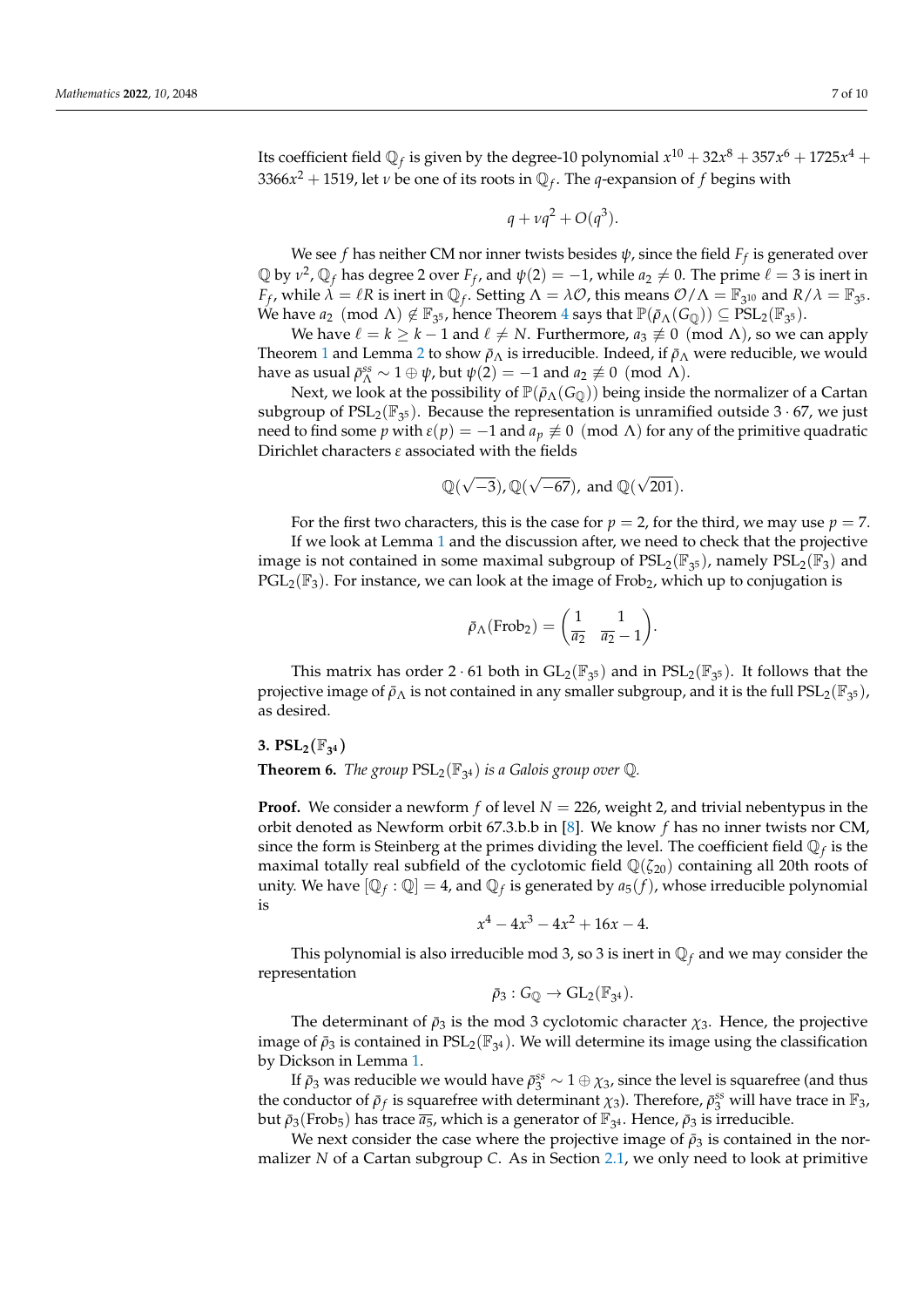quadratic Dirichlet characters  $\varepsilon$  with conductor dividing  $\ell \cdot N = 2 \cdot 3 \cdot 113$ . What is more, 2 and 113 are primes where  $\bar{\rho}_3$  is Steinberg, so that for  $p \in \{2, 113\}$ ,

$$
\bar\rho_3|_{I_p}\cong\binom{1\quad *}{0\quad 1}.
$$

This means *ε* cannot be ramified at 2 or 113, since it is a nontrivial quadratic character and  $\bar{\rho}_3|_{I_p}$  has odd order. Therefore  $\varepsilon$  is the character associated with the quadratic field  $\mathbb{Q}(\sqrt{-3})$ . However, we then have  $\varepsilon(2) = -1$ , while  $a_2 = 1 \not\equiv 0 \pmod{3}$ . We have thus discarded the dihedral case.

Lastly, we will see the projective image of  $\bar{\rho}_3$  is not contained in PGL<sub>2</sub>(F<sub>9</sub>). The field of definition of the projective representation  $\mathbb{P}(\bar{\rho}_3)$  is that generated by the different  $a_p^2/\psi(p)$ (mod 3) (here *ψ* is the nebentypus, which is trivial in this case). We have already shown that  $a_5^2 \pmod{3}$  generates  $\mathbb{F}_{3^4}$ , therefore, the image cannot be contained in PGL<sub>2</sub>( $\mathbb{F}_9$ ). We have no further maximal subgroups of  $\text{PSL}_2(\mathbb{F}_{3^4})$  because of Lemma [1](#page-2-1) and the fact that  $\mathbb{F}_{3^4}$ is an extension of  $\mathbb{F}_3$  of degree larger than two.

Therefore, the image  $\mathbb{P}(\bar{\rho}_3(G_{\mathbb{Q}}))$  is maximal.  $\Box$ 

### **4. PSU**<sub>3</sub>( $\mathbb{F}_5$ ) and PSL<sub>3</sub>( $\mathbb{F}_7$ ) as Galois groups over  $\mathbb{Q}$

The images of modular and geometric three-dimensional Galois representation have been studied in our previous paper [\[9\]](#page-9-6). As a consequence of the recent results of P. Scholze [\[10\]](#page-9-7), we know the existence of Galois representations associated with the mod *p* cohomology of the locally symmetric spaces for GL*<sup>n</sup>* over *F* a totally real or CM field. Moreover, we have for characteristic 0 cohomology classes the existence of *p*-adic Galois representations by the recent result of Harris–Lan–Taylor–Thorne [\[11\]](#page-9-8) (also proved by Scholze). We state the result that we will use to obtain the Galois realization over  $\mathbb Q$  of the group  $PSU_3(\mathbb F_5)$  (cf. [\[10\]](#page-9-7), V.4.2; V.4.6).

**Theorem 7.** *Let F be an imaginary quadratic field. Let S be the pullback from finite set of primes of* Q*, which contains p and all places at which F*/Q *is ramified. Let π be a cuspidal automorphic representation of*  $GL_n(\mathbb{A}_F)$  *such that*  $\pi_{\infty}$  *is regular algebraic, and such that*  $\pi_n$  *is unramified at all finite places v*  $\notin$  *S. Then there exists a unique continuous semisimple representation* 

$$
\sigma_{\pi}:G_{F,S}\to\mathrm{GL}_n(\overline{\mathbb{Q}}_p)
$$

*such that for all finite places*  $v \notin S$ , the Satake parameters of  $\pi_v$  agree with the eigenvalues of  $\sigma_{\pi}$ (Frob<sub>*v*</sub>).

**Lemma 3.** Let  $f \in H^3(\Gamma_0(88), \mathbb{C})$  be the eigenform for the action of the Hecke algebra  $\mathcal{T}(N)$ *computed in [\[12\]](#page-9-9) Table 2 such that*  $\mathbb{Q}_f = \mathbb{Q}(\sqrt{-7})$ *. The eigenform f is cuspidal.* 

Proof. If *f* is not cuspidal, there is a unique decomposition

$$
f = \omega \boxplus g
$$

where  $\omega$  is an automorphic form on GL(1)/Q and *g* is an automorphic form on GL(2)/Q. We remark that  $\omega$  is algebraic, as a consequence it is a Hecke character of type  $A_0$  and the finite part only ramifies at two and 11. According with the eigenvalues computed in [\[12\]](#page-9-9) we can determine the attached Satake polynomials which are of the form

$$
Pol_p(X) = X^3 - a_p X^2 + \overline{a}_p pX - p^3, \ p \nmid 88.
$$

In particular, if *f* is not cuspidal they will have as a factor the Satake character attached to  $\omega$ , that is  $X - p^t \epsilon(p)$ , where  $\epsilon(p)$  is a root of the unit with order coprime to 3, since the conductor of the character  $\epsilon$  is  $2^{\alpha}11^{\beta}$  and  $3 \nmid \varphi(2^{\alpha}11^{\beta})$ . Let  $p = 3$ , the polynomial Pol<sub>3</sub>(X) is irreducible since we compute that it is irreducible modulo 5. Let  $\gamma$  be a root of it, the degree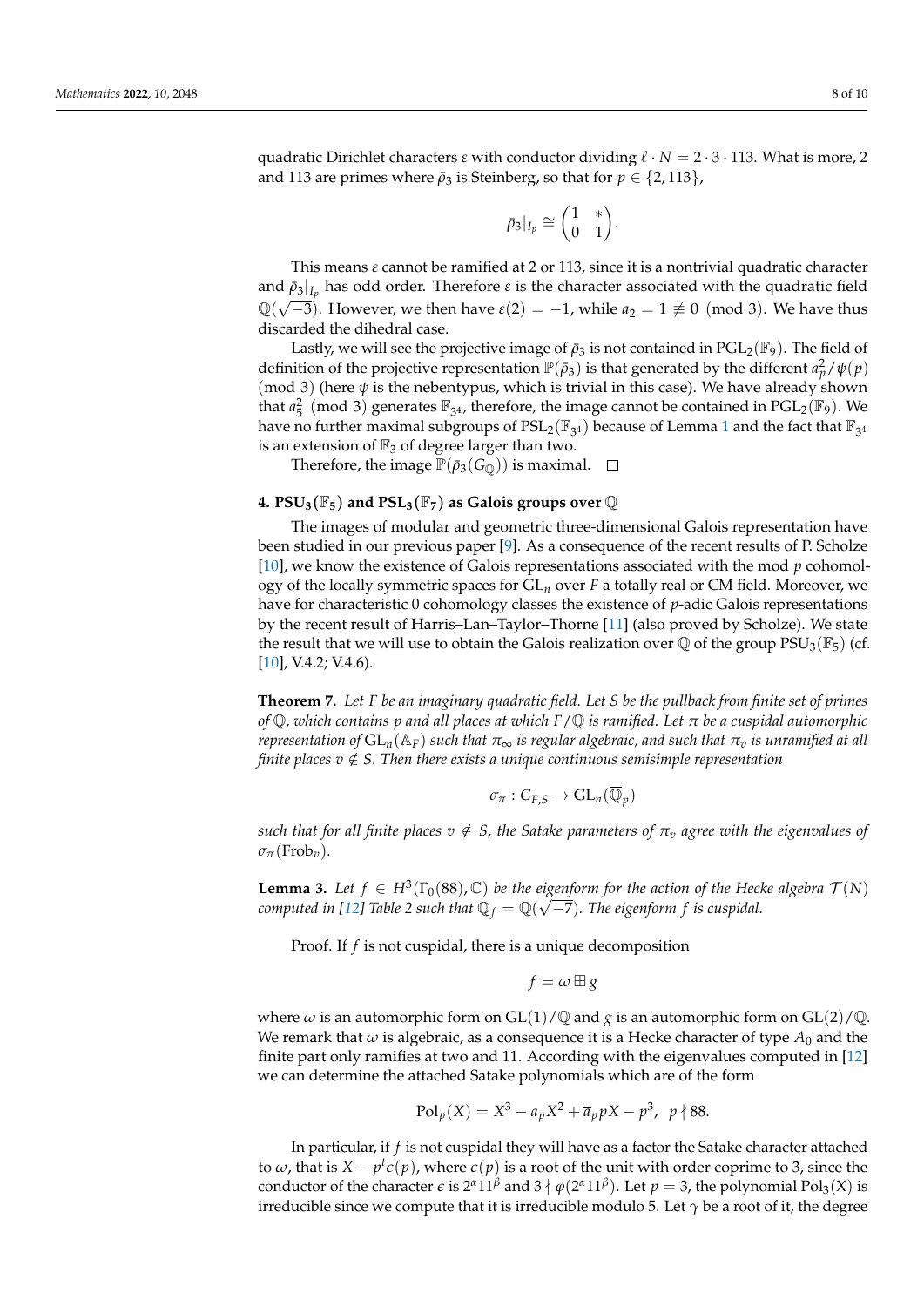of  $\mathbb{Q}(\gamma,\sqrt{-7})$  over  $\mathbb{Q}$  is therefore equal to 6. If  $\gamma=3^t\epsilon(3)$  then  $\mathbb{Q}(\gamma,\sqrt{-7})=\mathbb{Q}(\epsilon(3),\sqrt{2})$ −7), so  $\epsilon(3)$  must be a root of unity of order 3 or 6, which is a contradiction.

By Theorem 0 we can consider the 5-adic Galois representation attached to *f*

$$
\rho_f: G_{\mathbb{Q}} \to GL_3(\mathbb{Z}(\sqrt{-7})_5).
$$

Let  $\bar{\rho}_f$  the reduced Galois representation modulo 5. Because 5 is inert in  $\mathbb{Q}(\sqrt{2})$ −7), we have

$$
\overline{\rho}_f: G_{\mathbb{Q}} \to GL_3(\mathbb{F}_{5^2}).
$$

As we have observed in [\[9\]](#page-9-6), the form of the characteristic polynomial of the Frobenius, implies that  $\overline{\rho}_f^v \cong \overline{\rho}_f^c \otimes \psi$ , where  $< c > = \text{Gal}(\mathbb{F}_{25}/\mathbb{F}_5)$ . So we have that the image is unitary. Moreover, since the determinant of  $\rho_f$  is  $\chi^3$  (cf. [\[9\]](#page-9-6)), we have that

$$
\overline{\rho}_f \otimes \overline{\chi}^{-1}(G_{\mathbb{Q}}) \subset SU_3(\mathbb{F}_5).
$$

#### **Theorem 8.**

$$
\mathbb{P}(\overline{\rho}_f)(G_{\mathbb{Q}}) = \mathrm{PSU}_3(\mathbb{F}_5)
$$

**Proof.** We know that  $\mathbb{P}(\overline{\rho}_f)(G_{\mathbb{Q}}) \subset \text{PSU}_3(\mathbb{F}_5)$ . From the classification of the maximal subgroups of  $PSL_3(\mathbb{F}_p)$  in our case  $p = 5$ , we know that the maximal proper subgroups are of type  $C_1$  reducible (two cases over  $\mathbb{F}_{25}$ ) or of type *S*, that is,  $M_{10} = A_6.2$  or  $A_7$ (cf. Liebeck's Ph.D. thesis). The polynomial  $Pol_3(X) \in \mathbb{F}_{25}[X]$  is irreducible modulo 5, as a consequence, the cases  $C_1$  are not possible. On the other hand,  $Pol_7(X)$  modulo 5 is reducible and splits into a linear factor and a quadratic factor. The roots of the quadratic factor have order divisible by 13. That means that in the image of  $\overline{\rho}_f$ , there is an element *M* of order divisible by 13. Since 13 is relatively prime with  $24 = \sharp Z(SU_3(\mathbb{F}_{25}))$ , the order of  $\mathbb{P}(M)$  is also divisible by 13. This exclude that the image is of the type *S* in the classification.  $\square$ 

As a consequence, we have that the group  $PSU_3(\mathbb{F}_5)$  occurs as a Galois group over  $\mathbb Q$ . In the case of the group  $PSL_3(\mathbb{F}_7)$ , we obtain that it is a Galois group over  $\mathbb Q$  since conjecture 1' of [\[13\]](#page-9-10) has been proved as a consequence of P. Scholze results modulo p (cf. [\[10\]](#page-9-7), cor. V.4.3). That means that to a Hecke eigenclass in the mod p cohomology of the congruence subgroup of  $SL(3, \mathbb{Z})$  we can attach a three-dimensional mod p semisimple Galois representation of  $G_0$ . We consider a Hecke eigenclass over the field  $\mathbb{F}_7$  of level 167 for which several eigenvalues and the image of the mod 7 corresponding Galois representation have been computed in [\[13\]](#page-9-10), p. 222, and we conclude that thanks to Scholze's result the realization of this group, already obtained as a result of these computations in [\[13\]](#page-9-10), now holds unconditionally.

**Theorem 9** (Ash-McConnell; Scholze)**.** *The group* PSL3(F7) *is a Galois group over* Q*.*

**Author Contributions:** Conceptualization, L.D., E.F. and N.V.; Investigation, L.D., E.F. and N.V.; Methodology, L.D., E.F. and N.V. All authors have read and agreed to the published version of the manuscript.

**Funding:** The first author is partially supported by the PID2019-107297GB-I00 grant of the MICINN (Spain). The second author is partially supported by the Spanish Ministry of Universities (FPU20/05059).

**Conflicts of Interest:** The authors declare no conflict of interest.

#### **References**

- <span id="page-8-0"></span>1. Zywina, D. Inverse Galois Problem for Small Simple Groups. 2013 preprint. Available online: [http://pi.math.cornell.edu/](http://pi.math.cornell.edu/~zywina/papers/smallGalois.pdf) [~zywina/papers/smallGalois.pdf](http://pi.math.cornell.edu/~zywina/papers/smallGalois.pdf) (accessed on 5 April 2022).
- <span id="page-8-1"></span>2. Deligne, P. *Formes Modulaires et Représentations l-adiques*; Lecture Notes in Mathematics; Springer: Berlin/Heidelberg, Germany, 1971; Volume 175.